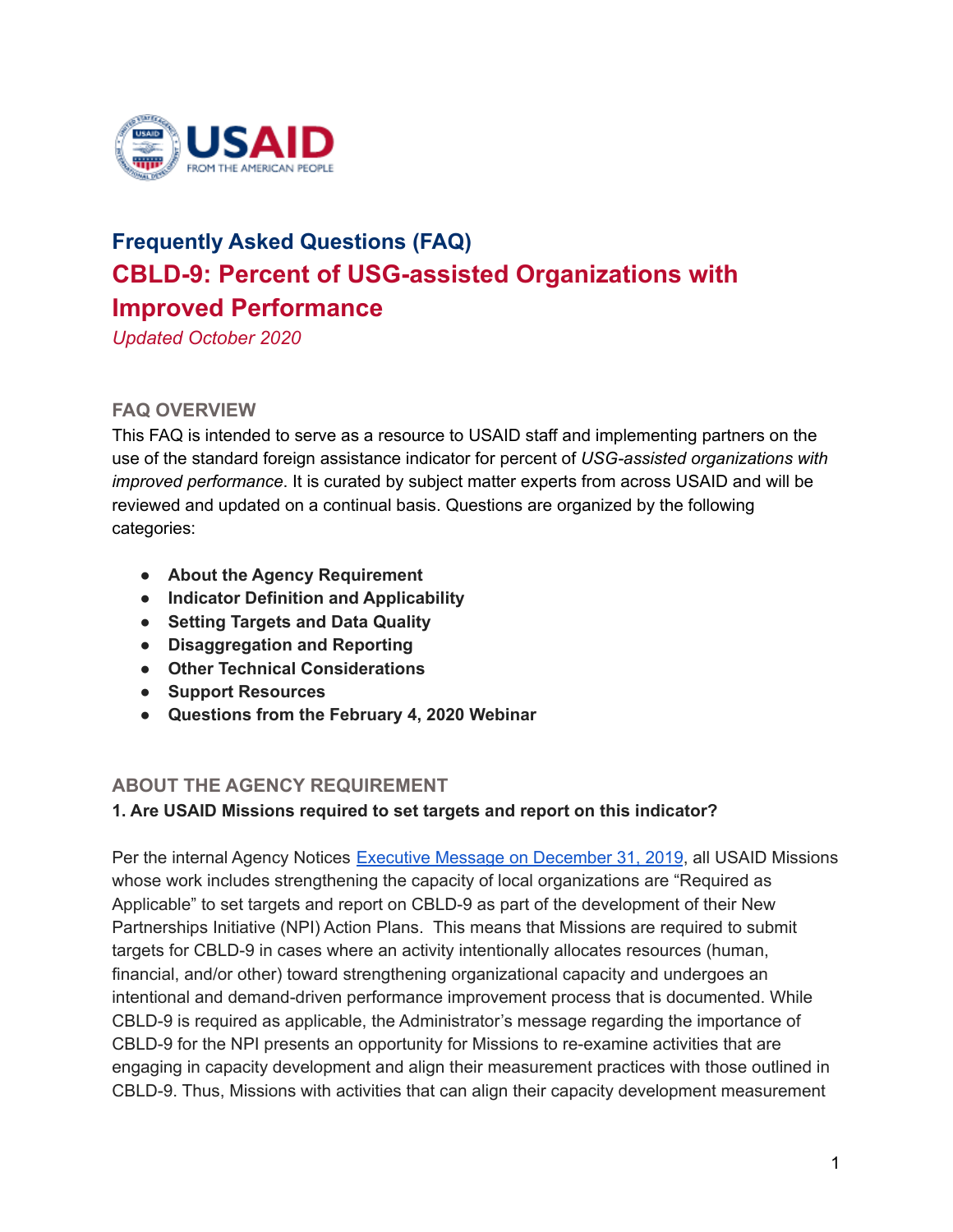practices with CBLD-9 are encouraged to set targets for FY20 and develop the documentation structures necessary to align with the indicator.

# **2. Are USAID Washington Operating Units required to set targets and report on this indicator?**

Washington Operating Units (OUs) are not currently required to develop a New Partnership Initiative (NPI) Action Plan, but they are encouraged to set targets and report on CBLD-9 if they support activities whose work includes strengthening the capacity of local organizations.

# **INDICATOR DEFINITION AND APPLICABILITY**

# **3. Where do I find the Performance Indicator Reference Sheet (PIRS) for CBLD-9?**

Missions may find the PIRS for CBLD-9 (percent of USG-assisted organizations with improved performance) on the intranet on the [Performance](https://pages.usaid.gov/F/ppr) Plan & Report webpage, while partners can access it on our public NPI [webpage.](https://www.usaid.gov/npi/capacity-building-indicator-resources) Staff and implementing partners are encouraged to carefully read and become familiar with the PIRS.

# **4. How is organization defined? What is the difference between organizations and institutions?**

Whereas global development and other practitioners frequently use organizations and institutions interchangeably, social science researchers have long understood and examined organizations and institutions as different constructs. To effectively design, monitor, and evaluate USAID projects and activities aimed at organizational and/or institutional capacity development, we must understand and articulate the difference.

- An *organization* is a group of people who work together in an organized way for a shared purpose.
- *Institutions* are the social and legal norms and rules that underlie economic and social activity.

CBLD-9 is designed to measure capacity development as it applies to organizations as defined here.

**5. Our activities provide technical capacity development (e.g., in supply chain management) and include targeted organizational capacity development interventions with the sole purpose of meeting the reporting or fiduciary requirements of USAID (or other donors), such as training on financial and M&E reporting. Is this indicator applicable for this type of training?**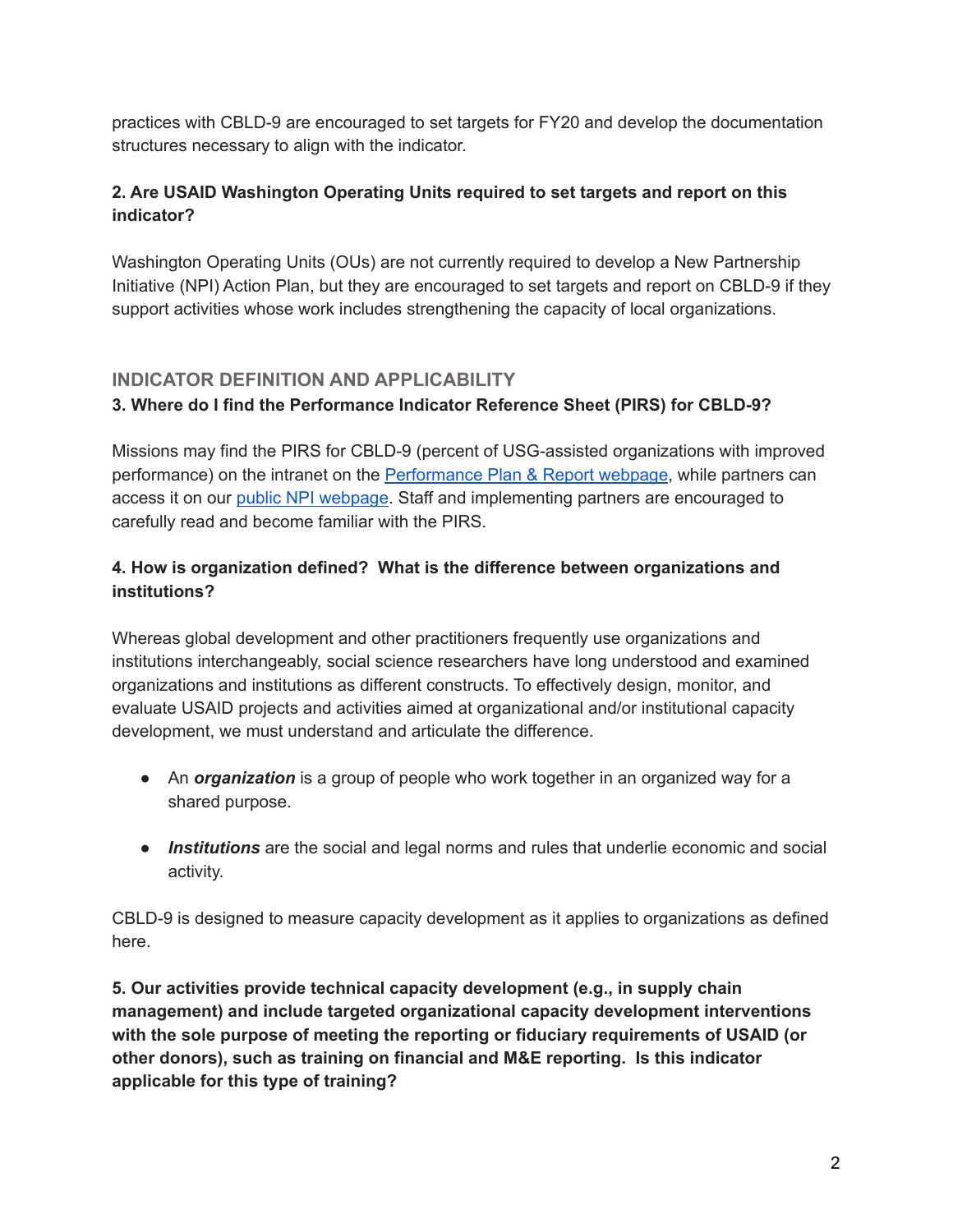No. CBLD-9 reflects the commitment in the USAID [Acquisition](https://www.usaid.gov/work-usaid/how-to-work-with-usaid/acquisition-and-assistance-strategy) and Assistance Strategy that "USAID will shift from viewing successful local capacity building as an organization's ability to receive and manage federal funding directly to measuring success by the strengthened performance of local actors and local systems in achieving and sustaining demonstrable results." The PIRS refers to an intentional and demand-driven process undertaken by an organization to improve its execution of organizational mandates to deliver results for the stakeholders it seeks to serve. If the activities seek only to improve an organization's ability to meet USAID reporting or fiduciary requirements, and have no impact on the ability of an organization to deliver results to the stakeholders it serves, then other indicators may be more appropriate.

## **6. Our activities aim to improve organizational performance. However, these activities do not include a deliberate performance improvement process that is documented. Is this indicator applicable?**

No. As indicated in the PIRS, this indicator is only applicable when an organization undergoes an intentional and demand-driven performance improvement process that is documented. However, activities that aim to improve organizational performance are strongly encouraged to consider undergoing and documenting a performance improvement process as outlined in the PIRS. There is broad consensus that reflection, such as that which occurs through documenting a process and its outcomes, is critical for organizational learning and growth.

# **SETTING TARGETS AND DATA QUALITY**

**7. Our Mission works with a diverse range of both formal and informal organizations to develop their capacities across different sectors. Each of these has unique capacity needs that require unique interventions. (a.) How can we monitor performance for all types of organizations using a single indicator? (b.) Because of differences among organizations and interventions, how do we conduct a data quality assessment for this indicator?**

(a.) This indicator makes possible the use of best-fit tools and approaches, while allowing USAID to aggregate performance improvement across diverse organization types. Due to differences among organizations and the contexts in which they work, USAID does not expect that the same inputs will translate to the same performance change for all organizations. The purpose of this indicator is to monitor whether organizations receiving USG-assistance are improving their own performance on their own terms. It is not intended to compare the progress of one organization against another.

(b.) Because this indicator monitors whether organizations receiving USG-assistance are improving their own performance on their own terms, data quality assessments should be conducted on the process and tool that each organization chooses to use to monitor progress toward its performance objectives.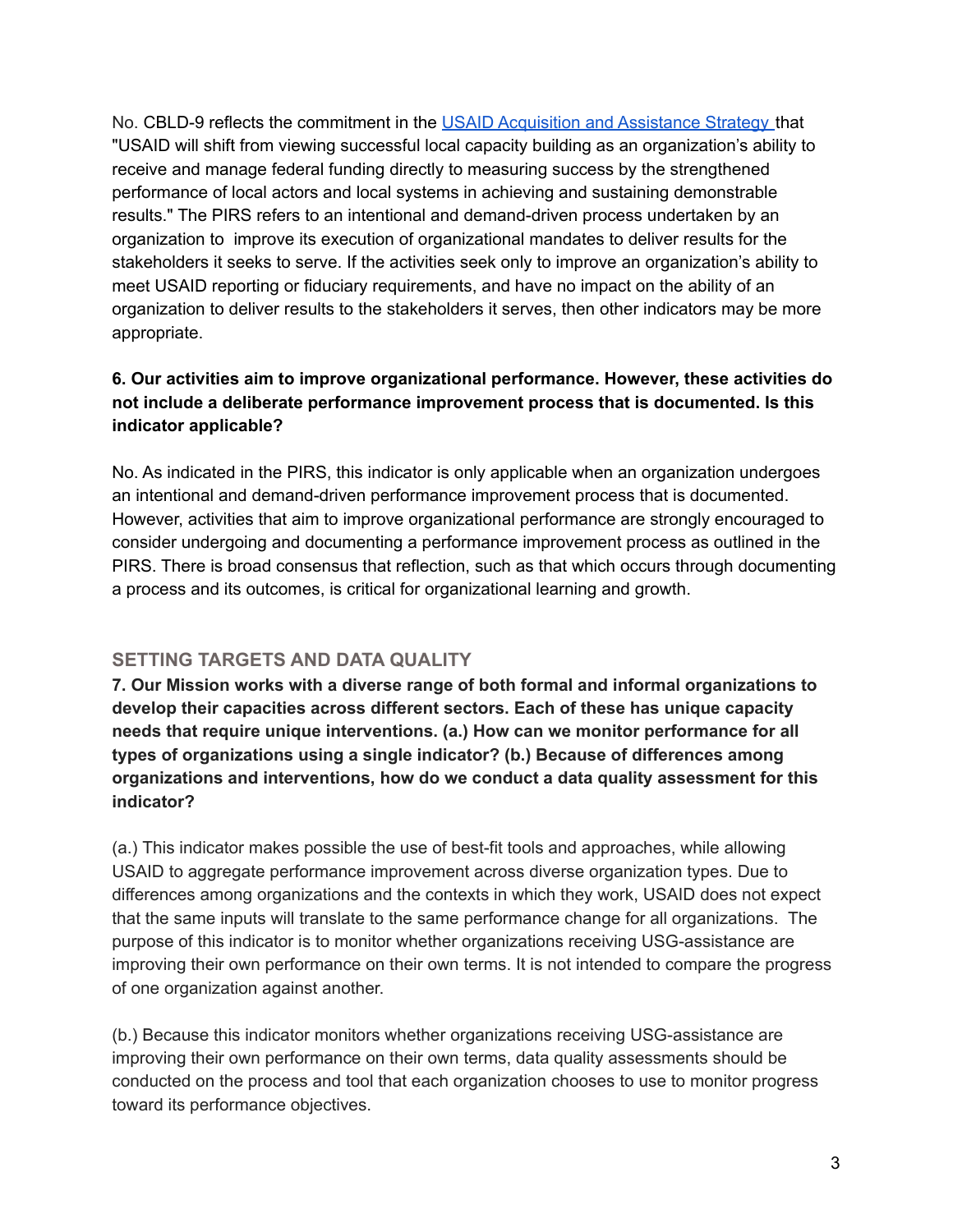# **8. Many organizations require time to realize the benefits gained from capacity development interventions. How do we set targets and make this indicator useful for us on an annual, as well as a multi-year, basis?**

Setting appropriate targets is an important consideration for any indicator. If organizations will require more than one year to show performance improvement, then this should be reflected in the overall activity MEL plan, i.e., years one and two may have a target of zero or no change, while years three, four, and five may have a target reflecting incremental positive change from each subsequent year. Because most USAID programming is multi-year, this will remain useful over the life of an activity. For a year when targets do not change, consider assessing whether the activity is on target based on the feedback of the benefitting organizations and their level of interest or follow-through on the actions they have planned to take. Indicator narratives should be used to explain any relevant contextual factors that affect whether an activity is on track to achieve its targets.

It should be noted that progress in capacity development is not always linear, and the context matters. Moving backward in organizational performance during a period of growth, especially rapid growth, is extremely common. A temporary decline in scores can reflect a transitional stage that is followed by improved performance as new ways of working are adopted. For example, a well run start-up can encounter significant organizational performance challenges as it transitions to a small and then a medium-sized firm. Further, organizations that use self-assessment approaches may score themselves higher at the outset, but later score themselves lower as their assessment of their own capacity becomes more nuanced or realistic.

#### **9. Can you recommend tools that we can use to measure performance?**

USAID Operating Units (OUs) and/or implementing partners should work with organizations being supported to select their preferred approach and tools for both facilitating the process of organizational performance improvement and for monitoring and measuring changes on a key performance metric. Not all tools may be fit an organization's needs, and a key consideration is to distinguish between three distinct purposes associated with different tools:

- risk mitigation (tools to assess the risks for USAID to partnering with an organization),
- catalyzing action through capacity assessments (tools that facilitate the process of identifying performance improvement priorities and encourage organizations to undertake change that improves their capacity), and
- performance improvement monitoring (tools that measure the extent of change on a key performance metric(s) of importance to the organization).

NOTE: In the coming months, the CBLD-9 Working Group will post on ProgramNet a catalogue of performance measurement tools aligned with the three purposes described above. Please stay tuned!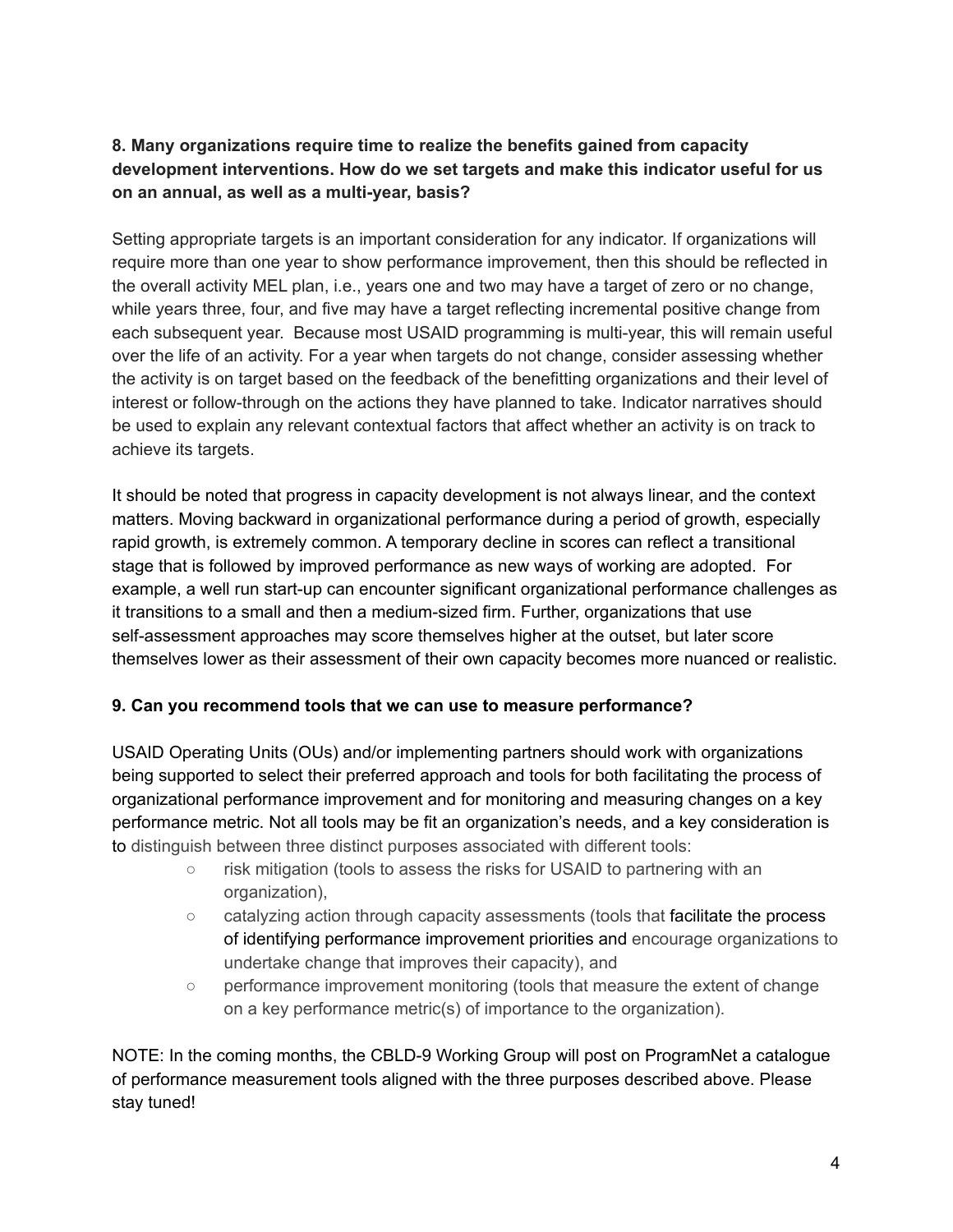# **10. If we document that an organization has undergone the four-step process outlined in the PIRS, isn't it likely that all the organizations with which we work will show improved performance?**

Not necessarily. Whether or not an organization achieves its performance targets depends upon the key performance metrics that they have selected and determined to work toward. It often takes more than one year for organizations to really demonstrate improved performance. Regardless, organizations are encouraged to work toward incremental—and sustainable—change and set relevant yearly performance goals accordingly.

## **DISAGGREGATION AND REPORTING**

## **10. (a.) Can I report the same organization under more than one disaggregate? (b.) If no, how should I choose which disaggregate an organization falls under?**

(a.) As outlined in the PIRS, only one organization type should be selected for each organization receiving USG-funded capacity development assistance.

(b.) Organization type should reflect the primary type of organization with which an organization identifies. Additional description of the mission and function of each assisted organization (such as type of services provided, role of organization in a relevant sector, etc.) should be included in the narrative.

## **11. I don't understand how to enter the disaggregates for this indicator in FACTS Info NextGen. (a.) Do I need to enter these disaggregates? (b.) What does it mean to enter a percentage of organizations?**

(a.) If you are reporting on this indicator, then you must enter all disaggregates for this indicator. For the parent indicator, you must enter the total number of USG-assisted organizations receiving organizational capacity development support ("denominator") and the total number of organizations with improved performance ("numerator"). These numbers will be used to calculate the overall percentage of organizations with improved performance.

(b.) For the organization types disaggregation, you must calculate the percentage with improved performance separately and then enter that percentage into FACTS Info NextGen. This means you must categorize all of the organizations included in the "denominator" disaggregate as one of the organization types given. Then use the number of those organization types with improved performance to calculate the percentage and enter each of these percentages. If you have no organizations in a particular "organization type," simply enter "0" for that disaggregate.

## **12. Many of our activities that have capacity development interventions are not well positioned to collect data under this indicator for a myriad of reasons (i.e, these activities**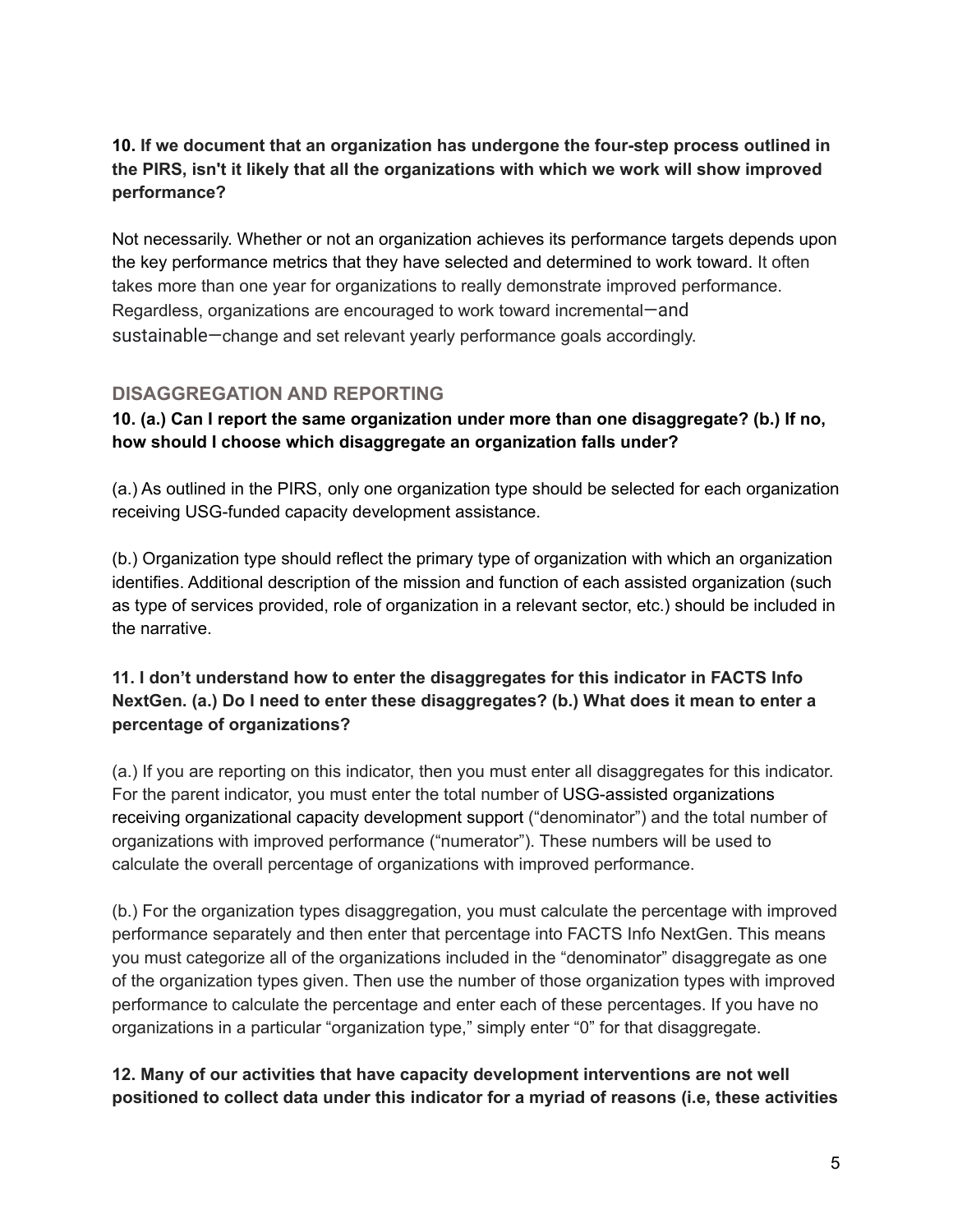**may use output level indicators, rely on performance evaluations to assess organizational capacity development efforts, didn't build in the necessary monitoring from the start, etc.) How can we report on these activities in our PPR?**

In addition to reporting on CBLD-9, Missions may use the Sustainability and Local Ownership Key Issues Narrative in the PPR to report the diverse ways that USAID engages local development actors and promotes locally owned and sustainable development across the countries and sectors in which we work.

# **OTHER TECHNICAL CONSIDERATIONS**

# **13. Based on our experience, it is not easy to obtain performance data from private sector actors due to proprietary restrictions imposed on their data. What are some recommendations for using this indicator with private sector actors?**

Concerns about data sharing can be addressed several ways. One of the most effective ways is to discuss data sharing rules and responsibilities and set expectations during the award negotiation phase. Another approach is to discuss and determine how the need to collect, synthesize, and analyze this indicator data can serve as a value-add to the company that goes beyond solely meeting USAID reporting requirements. Finally, if companies are able to identify the sensitivities they have in sharing performance data for this indicator, then activities may negotiate non-disclosure agreements. Regardless of approach, effective partnership requires trust and mutual reliance among partners, so ensuring that private sector partners have the same USAID point of contact across all conversations can be beneficial.

# **14. What is the relationship to local systems and capacity development?**

Practitioners often refer to three analytical levels for which capacity development support may be needed and/or provided: i.) individual, ii.) organizational, and iii) the enabling environment. (Institutions are just one part of the enabling environment). The term "system" often is used to refer to the interactions among these levels.

● A *system* is an interconnected set of actors (individuals and/or organizations) and the institutions that structure their interactions. "Local system" refers to the interconnected set of actors that jointly produce a particular development outcome. The "local" in a local system refers to the relevant actors in a partner country regardless of their country of origin. (Refer to the USAID Local Systems [Framework](https://www.usaid.gov/policy/local-systems-framework).)

Organizations that receive capacity development assistance from USAID are always part of a local system. CBLD-9 provides one way for USAID to report how assistance contributes to the capacity development of organizations in the context of their local system.

# **SUPPORT RESOURCES**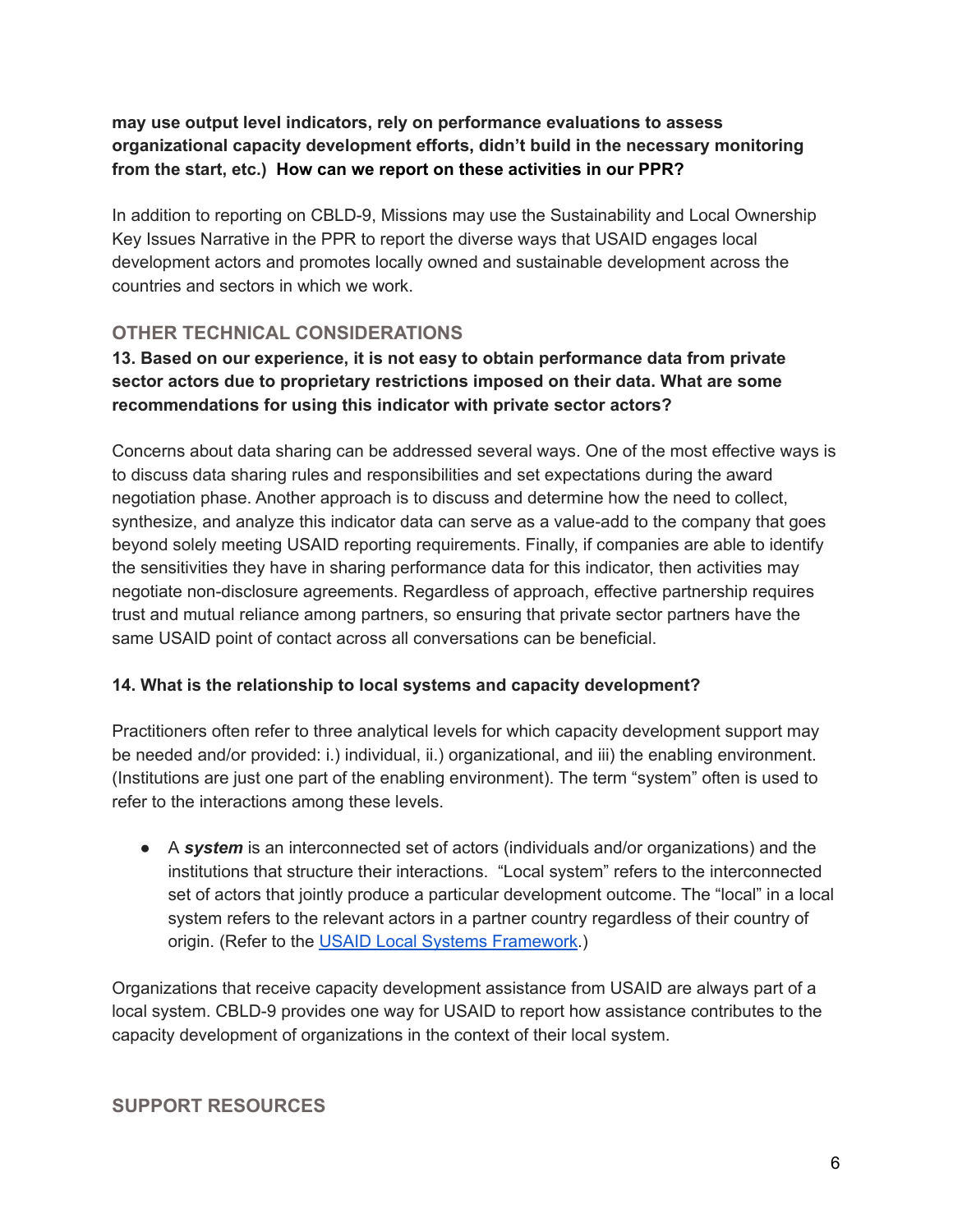## **15. What resources exist to help us support our colleagues and partners to adopt this indicator?**

A group of technical advisors from across the technical bureaus, who have expertise in design and measurement of capacity development programming, has been assembled to provide support. Please send your support requests and/or questions about the CBLD-9 indicator to:

● [CBLDsupport@usaid.gov](mailto:CBLDsupport@USAID.gov)

Support requests and/or questions about the New Partnerships Initiative (NPI) may be sent to:

● NPITechnicalSupport@usaid.gov

# **QUESTIONS FROM THE FEBRUARY 4TH, 2020 WEBINAR**

# **1. The guidance states the indicator is "required, as applicable." Are all USAID Missions required to set targets and report on this indicator? And what activities are considered applicable?**

Per the internal Agency Notices Executive Message on [December](https://notices.usaid.gov/notice/54522) 31, 2019, all USAID Missions whose work includes strengthening the capacity of local organizations are "Required as Applicable" to set targets and report on CBLD-9 as part of the development of their New Partnerships Initiative (NPI) Action Plans. This means that Missions are required to submit targets for CBLD-9 in cases where an activity intentionally allocates resources (human, financial, and/or other) toward strengthening organizational capacity and undergoes an intentional and demand-driven performance improvement process that is documented. While CBLD-9 is required as applicable, the Administrator's message regarding the importance of CBLD-9 for the NPI presents an opportunity for Missions to re-examine activities that are engaging in capacity development and align their measurement practices with those outlined in CBLD-9. Thus, Missions with activities that can align their capacity development measurement practices with CBLD-9 are encouraged to set targets for FY20 and develop the documentation structures necessary to align with the indicator.

#### **2. What are the criteria for an organization to be counted under this indicator?**

As defined in the PIRS, an organization can be counted as having improved organizational performance if it meets the following conditions:

(a) As reflected in the activity theory of change, resources (human, financial, and/or other) were allocated for organizational capacity development.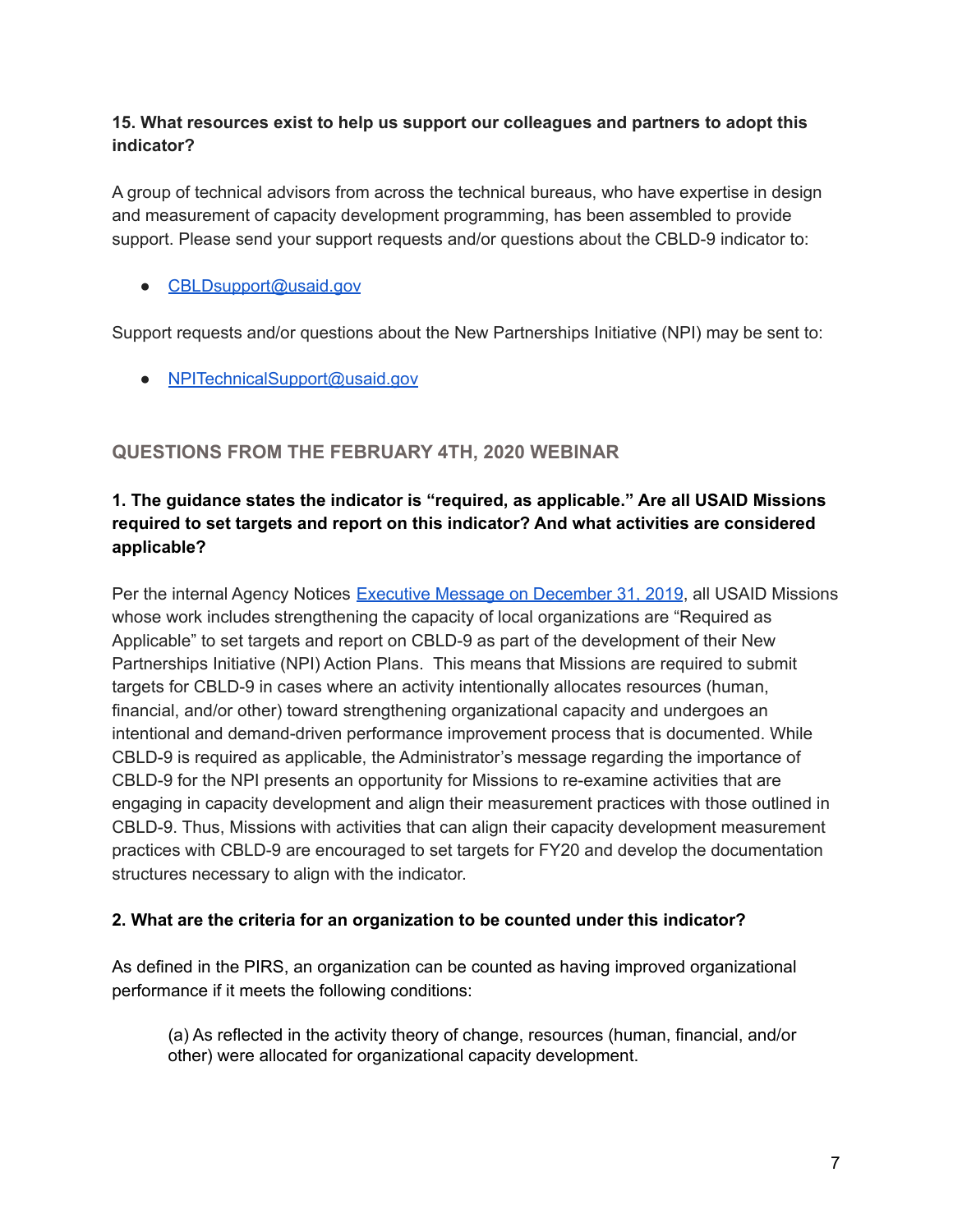(b) An organization demonstrates that it has undergone and documented a process of performance improvement, including the following four steps:

(i.) Obtaining organizational stakeholder input to define desired performance improvement priorities,

(ii.) Analyzing and assessing performance gaps (the difference between desired performance and actual performance),

(iii.) Selecting and implementing performance improvement solutions (or the development interventions), and

(iv.) Monitoring and measuring changes in performance.

(c.) An organization demonstrates that its performance on a key performance indicator has improved.

#### **3. How can field Missions guide implementing partners to collect data for this indicator?**

Missions should collaborate with their implementing partners to ensure that a capacity development approach that satisfies the requirements for the indicator is present or is adopted, as appropriate. As this will be the first year of reporting on this indicator for most activities, Missions should also work with their implementing partners to ensure that assisted organizations are counted appropriately toward the numerator and denominator. Resources for implementing partners, including a worksheet for calculating actual values for reporting, are available on the CBLD-9 Capacity Building Indicator [Resource](https://www.usaid.gov/npi/capacity-building-indicator-resources) Page.

## **4. It seems that counting ALL the organizations we work with through this worksheet would be excessive - any suggestions?**

The worksheet is a tool created to assist your Mission in calculating your numerator, denominator, and overall indicator targets and actuals. However, filling in the worksheet is not required, nor must it be submitted. You should use it as it is helpful.

You need only report the organizations with whom USAID or IP engagement followed the criteria to be counted under CBLD-9, as listed below. To be counted in the denominator, engagement with a given organization must meet criteria (a) and (b). To be counted in the numerator, engagement with a given organization must meet criteria (a), (b), and (c).

(a) As reflected in the activity theory of change, resources (human, financial, and/or other) were allocated for organizational capacity development.

(b) An organization demonstrates that it has undergone and documented a process of performance improvement, including the following four steps:

(i.) Obtaining organizational stakeholder input to define desired performance improvement priorities,

(ii.) Analyzing and assessing performance gaps (the difference between desired performance and actual performance),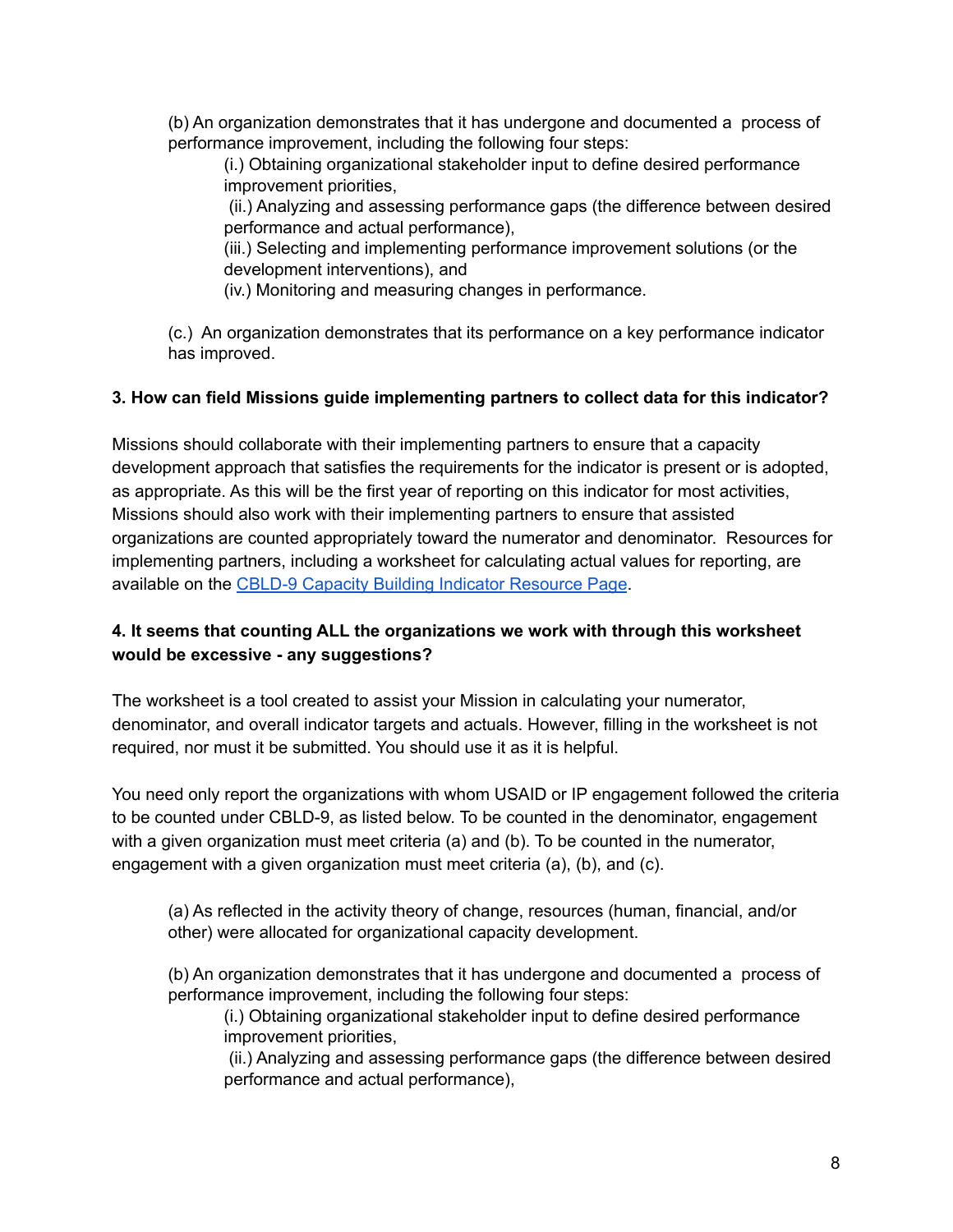(iii.) Selecting and implementing performance improvement solutions (or the development interventions), and (iv.) Monitoring and measuring changes in performance.

(c) An organization demonstrates that its performance on a key performance indicator has improved.

If you engaged in capacity building activities with a given organization but did not follow this process, you should not count that organization under CBLD-9.

# **5. Some of the criteria are not clear enough to be answered as presented in the worksheet. Is there additional information available to help us assess whether an organization meets the criteria?**

The CBLD-9 worksheet for Missions, found on the CBLD-9 Indicator [Resource](https://www.usaid.gov/npi/capacity-building-indicator-resources) Page, is an optional tool intended to help Missions and partners ensure they are executing each required step for reporting progress against CBLD-9. The worksheet should not replace careful planning and more detailed documentation of an organization's performance improvement process. For additional information, Missions should refer to the [PIRS](https://drive.google.com/open?id=1qiap33rgbw2w38MFqVcDj4wxt6UHL-K5xJf5ZGt4ldc) and to the [CBLD-9](https://drive.google.com/open?id=1TTTXGlFYUPjC0K-YEvQuxmTgUu5QldmN8qBM6VcBeyU) FAQ document, which provides additional information on determining if a capacity development activity meets the criteria of CBLD-9. If you are not sure if your activity meets the criteria after reviewing these resources, please reach out to [CBLDSupport@usaid.gov](mailto:CBLDSupport@usaid.gov) with your inquiry. (Note that this email address is for use within USAID only; please do not share it with your partners as inquiries from outside of USAID will not be answered. Partners' questions should be directed to their AOR/COR.)

# **6. Performance is a long-term outcome and usually our mechanisms are short (less than 5 years). Can we expect improvement if we provide support to improve their capacity just for one or two years?**

Capacity development efforts often do not result in immediate returns. Therefore, initial targets may be low. However, CBLD-9 lays out clear steps for planning and documenting a process for performance improvement, including inclusively identifying performance improvement needs, implementing performance improvement solutions, and monitoring progress. We encourage you to carefully consider how an organization might attain gradual improvements year-to-year as you purposefully plan your activities to align with the performance improvement process as outlined in the PIRS.

# **7. How detailed should the Mission NPI action plan be? Does the action plan need to include budget information? Should the Mission NPI action plan be by sector?**

Detailed instructions for the NPI Action Plan are found in the NPI Action Plan [Guidance.](https://docs.google.com/document/d/12hjd4XOq6YIb5zJf0Px3BtAr57tPnMeEJjcw4zDVGYs/edit) The guidance includes information about the length and format for narratives, which should be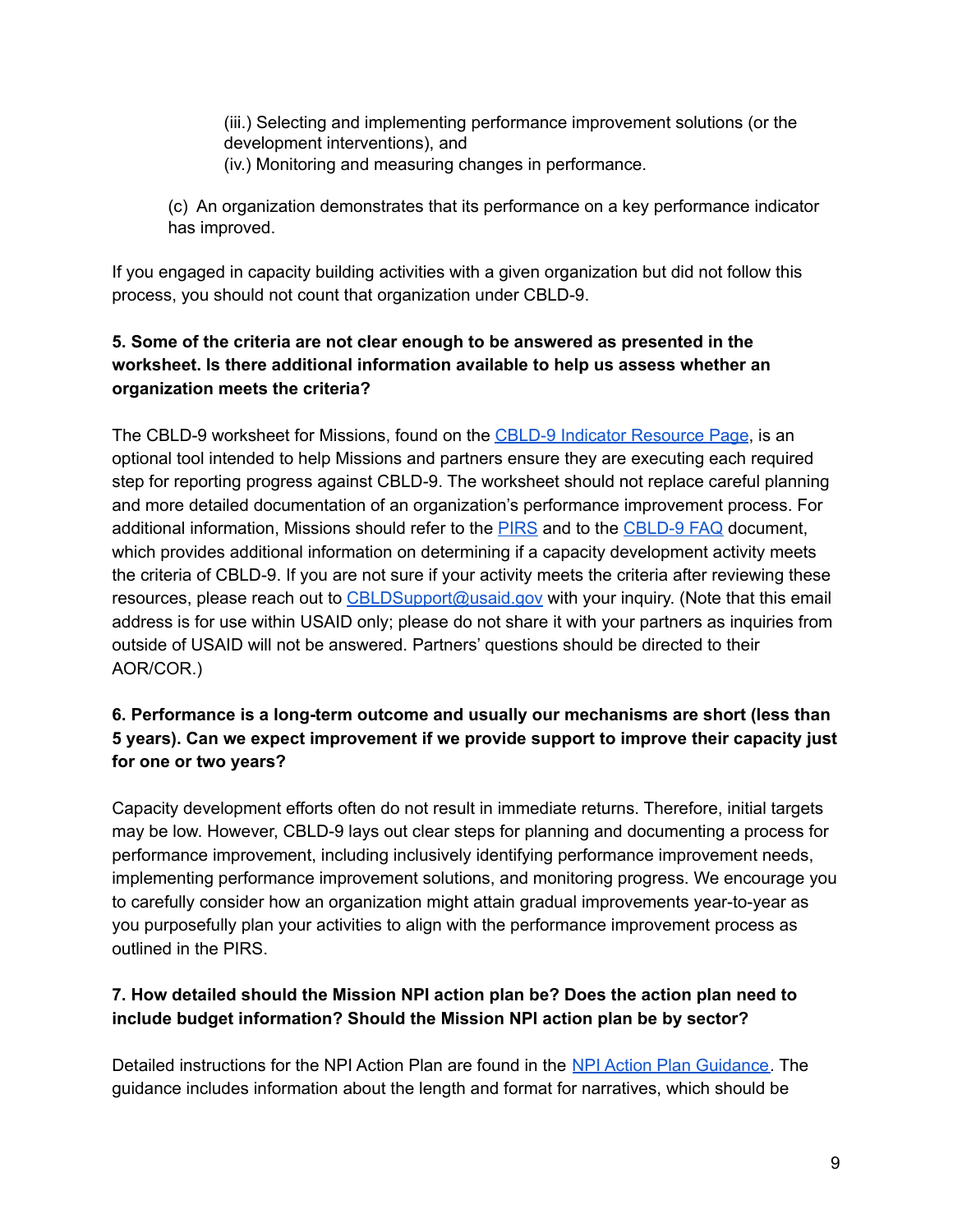relatively short and require minimal effort. Action Plans should include budget information. While it is not required, Section 3 of the Action Plan can be organized by sector if a Mission prefers.

If you still have questions after reading the NPI Action Plan [Guidance](https://docs.google.com/document/d/12hjd4XOq6YIb5zJf0Px3BtAr57tPnMeEJjcw4zDVGYs/edit), contact [NPITechnicalSupport@USAID.GOV](mailto:NPITechnicalSupport@USAID.GOV)

# **8. Should we report on existing NUPs in our portfolio, or only new ones submitted through the NPI Plan?**

You should report on all organizations that meet the criteria to be reported under CBLD-9. It is not necessary for them to be NUPs, nor is it necessary for them to be in the NPI Action Plan.

# **9. Can BFS share any examples of reporting on this indicator?**

BFS is in the process of undertaking a review of experiences from the first year pilot of this indicator. It will publish that review on the CBLD-9 Indicator [Resource](https://www.usaid.gov/npi/capacity-building-indicator-resources) Page when it is complete.

# **10. Regional Missions also provide direct training to regional organizations with the aim of improving their organizational performance. Should the Mission itself also report on CBLD-9?**

Reporting should occur at the level at which an award is managed or activity is carried out. Therefore, Regional Missions that carry out or implement activities that meet the requirements of CBLD-9 should report on this indicator for those activities. If an activity is managed out of a Regional Mission rather than out of a bilateral Mission, only the Regional Mission should report.

# **11. For missions using Global Health (GH) Field support- who reports on this indicator? The Mission or GH? Would the Mission provide data to GH?**

If an activity/award is managed by GH, then GH should report on it (while the Mission should not). In contrast, if an activity/award is managed by a Mission, then the Mission should include it in its own reporting (while GH should not). Washington-based OUs, including GH, may request data from Missions in order to report accurately on activities managed out of Washington.

# **12. I noted in the PPRs that some Missions are reporting on what looks like a similar indicator, CBLD-1. Would the Mission indicate in the PPR when it opens for edits that they are discontinuing that indicator? Or should they just "add" CBLD-9?**

There is no active indicator named CBLD-1 in FACTS Info NextGen. There is only one other cross-cutting capacity building indicator: "CBLD-8: Number of USG-assisted organizations with increased performance improvement [IM-level]." However, CBLD-9 replaces CBLD-8 for FY2020.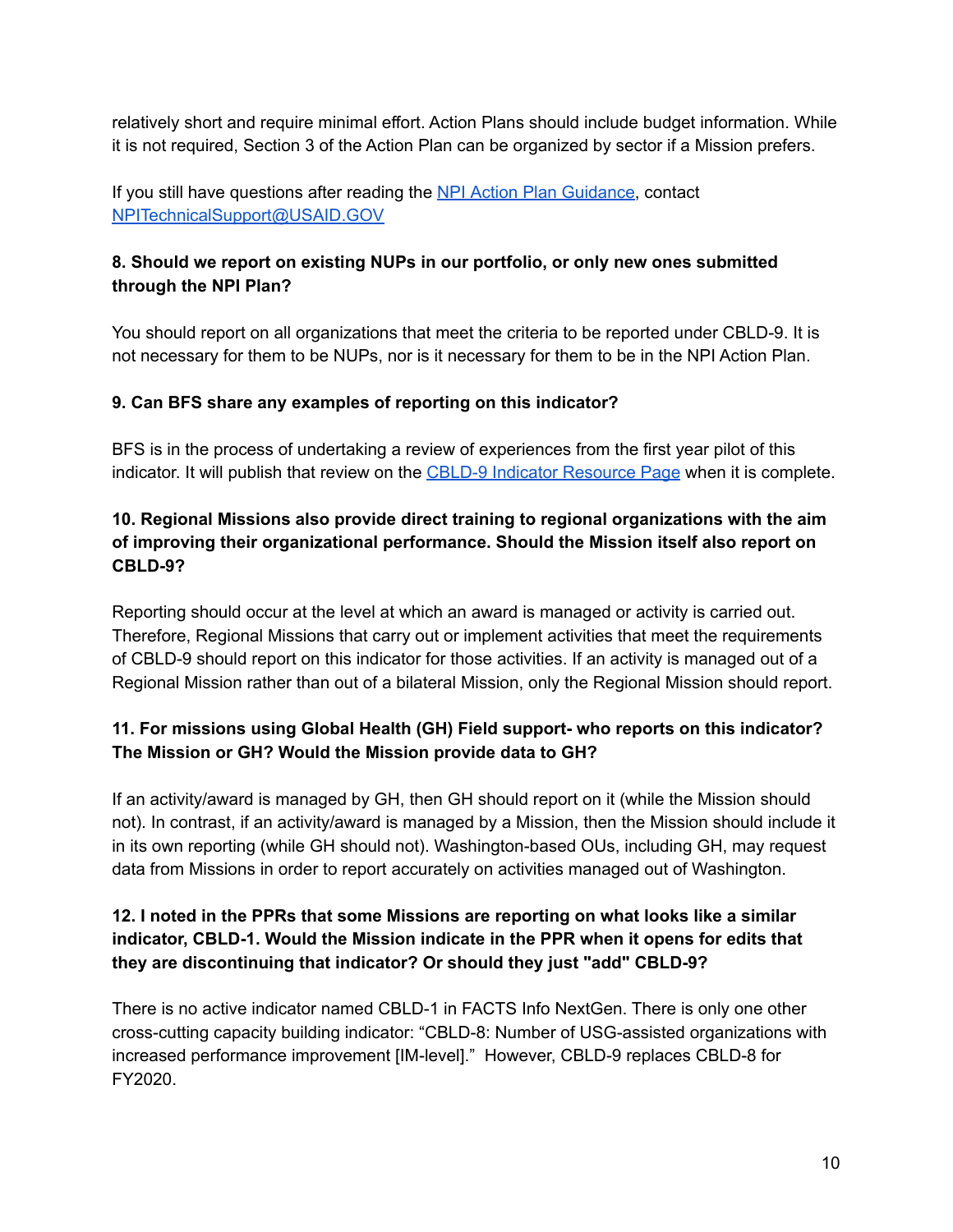# **13. Are Missions or OUs that implement PEPFAR funded activities also supposed to develop the CBLD-9 targets in FY 2019 PPR and report in FY 2020 PPR? If 'yes', will this not be a 'double' reporting as they have their own targets in their local partners' transition plan that that they work with OGAC on?**

Yes. The CBLD-9 indicator is relevant for all program areas, and OUs that implement PEPFAR also should report on CBLD-9, as applicable, in the PPR. The targets in the Local Partner transition plan are for planned direct awards. The CBLD-9 indicator concerns performance improvement. As such, there is no concern about double counting.

# 14. Do you have dates for the IP webinar so that we can give our IPs and AORs and CORs **a heads up?**

A webinar on CBLD-9 for the implementing partner (IP) audience has been recorded, and is available on USAID's [external](https://www.usaid.gov/npi/capacity-building-indicator-resources) NPI website. The external NPI website also includes the webinar slide deck and the worksheet tool for IPs.

## **15. Where is this presentation available?**

A recording of the presentation from the internal webinar is available to USAID staff on the [Internal](https://pages.usaid.gov/M/OAA/cbld-9-capacity-building-indicator-resource-page) USAID Pages NPI hub.

**16. Condition (a) in the PIRS states "..resources were allocated for organizational capacity development." What type/amount of organizational capacity development is required to qualify for this indicator, and are any of our projects which focus on technical capacity likely to meet that threshold? There's no definition in the PIRS of organizational capacity development--though there is one of organizational performance improvement in the first paragraph of the PIRS.**

One commonly accepted definition of capacity development presented in the [Additional](https://www.usaid.gov/sites/default/files/documents/2496/Local_Capacity_Development_Suggest_Approaches_1.pdf) Help Document for ADS 201 on Local Capacity [Development:](https://www.usaid.gov/sites/default/files/documents/2496/Local_Capacity_Development_Suggest_Approaches_1.pdf) Suggested Approaches is "the process whereby people, organizations and society as a whole unleash, strengthen, create, adapt and maintain capacity over time." Thus, capacity development is the process through which organizational performance improvement may occur. As stated in the PIRS, resources may be human, financial, and/or other. There is no amount or threshold that must be met. However, all of the conditions ("a" through "c") outlined in the PIRS must be met.

#### **17. Who is the Mission lead for the CBLD-9 target-setting process?**

CBLD-9 is a cross-cutting standard foreign assistance indicator that all Operating Units and program areas may use. It should be treated like other standard foreign assistance indicators and managed through the Mission-level Performance Management Plan (PMP). (Refer to [ADS](https://www.usaid.gov/sites/default/files/documents/1870/201.pdf) [201.3.2.14.](https://www.usaid.gov/sites/default/files/documents/1870/201.pdf)) However, because CBLD-9 has been adopted by NPI and is required as part of the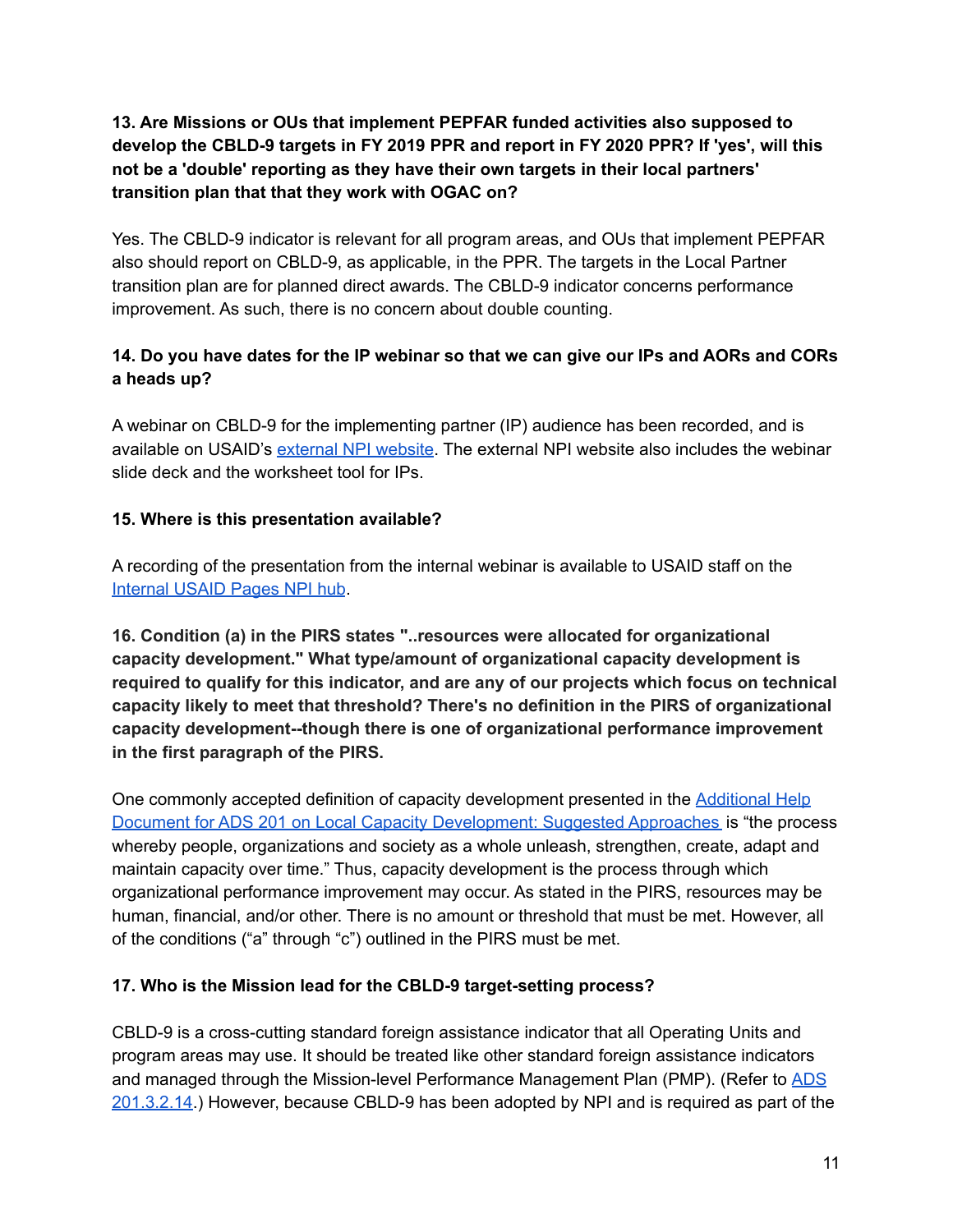NPI Action Plans, some Missions are tasking their Contracting Office to take the lead. Missions are encouraged to engage their Program Office, OAA colleagues, and technical advisors in the NPI Action Planning process.

# **18. Can further clarification and definition be provided on what entities should be categorized and counted as "organizations"?**

An organization is a group of people who work together in an organized way for a shared purpose. Refer also to the disaggregation for types of organizations listed in the PIRS.

# **19. Could you please clarify whether an organization needs to have met all conditions to be counted?**

Yes, all of the conditions ("a" through "c") outlined in the PIRS must be met to be counted.

# **20. If the organization is not currently using a documented process, then do we include it under this indicator?**

No, because it has not met the applicability conditions. However, given the importance that the Agency and Administrator have placed on this indicator as part of NPI, we encourage Missions to work with partners to determine if it makes sense to follow this process as a way of accelerating organizational performance improvement.

# **21. Given that Guatemala does not have funds confirmed yet and we do not know when funds will be confirmed, are we going to be required to submit a work plan by May 15?**

The Action Plans do not need to describe activities by fiscal year obligation, but rather by implementation period of performance. Missions should capture the activities that will be implemented in FY20. If a Mission is not implementing activities, they should reach out to NPI the listserv for additional guidance and support. If a MIssion is implementing some activities, then it is expected to submit an NPI action plan.

# **22. How does this indicator require that performance improvements be measured?**

As stated in the PIRS, "organizations may choose their preferred approach and/or tools for documenting the process and achievement of performance improvement. The approach and/or tool may be one that has been or is being used by the organization prior to the implementation of USG-funded support." Please reach out to the CBLD Support group to be connected with a sectoral technical advisor for additional guidance and recommendations on selecting appropriate measurement tools.

#### **23. Is use of the worksheet mandatory?**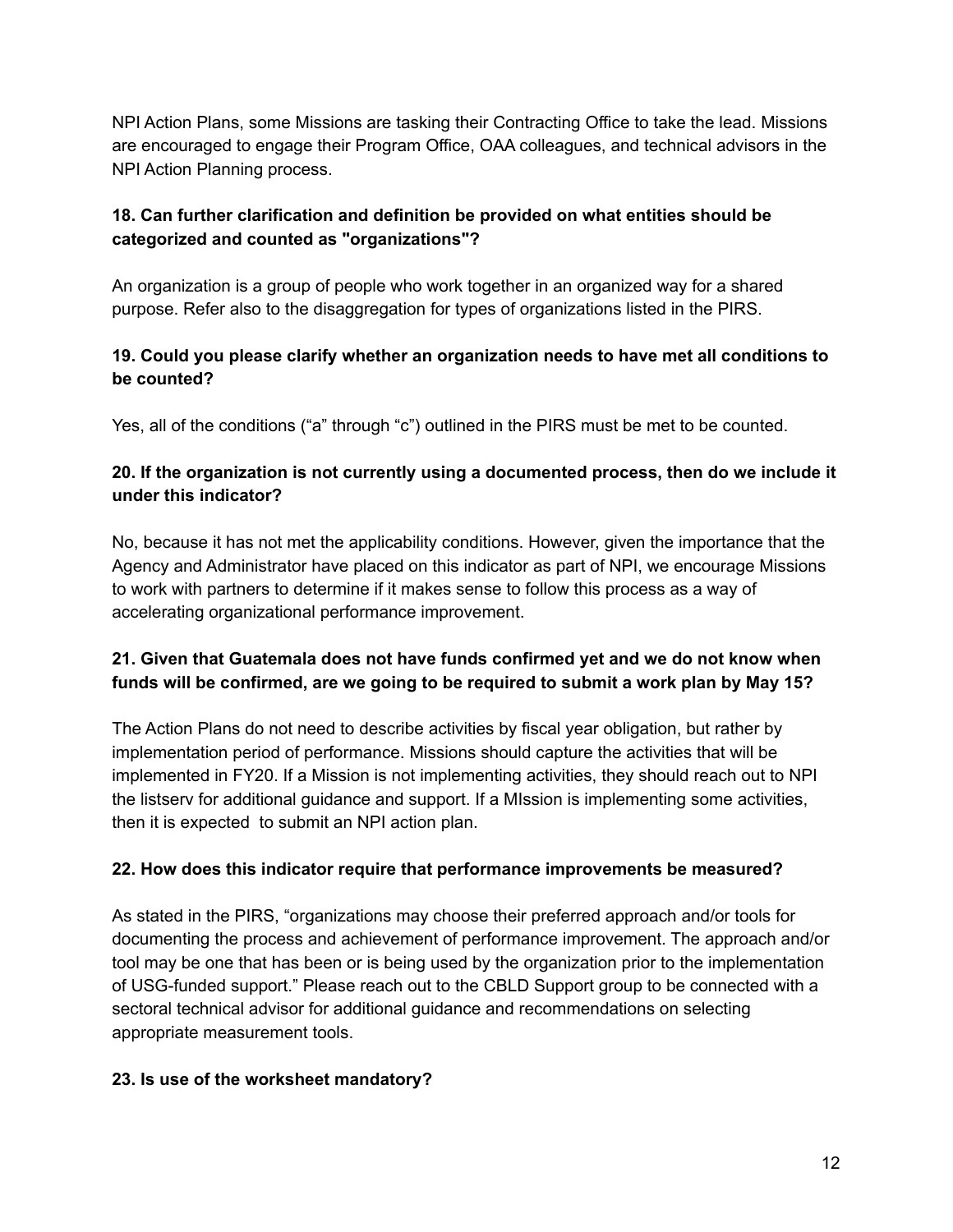No, the worksheet is not mandatory. However, Missions are encouraged to use it or a modified version of it as a resource to help them account for, monitor, and report all their activities aiming to improve organizational performance. Additionally, because there are many conditions to meet, the worksheet provides a structured approach that can guide the process of determining whether an activity or organization meets the PIRS definition conditions.

# **24. When will this indicator be available in FACTSInfo? I am unable to see it at the moment.**

The indicator is available in FACTSInfo. The process is as follows in NextGen:

- 1) Select Build Your PPR Outline Tab
- 2) Select Manage Indicators Tab
- 3) Select Other Indicators Available Tab
- $\bullet$  4) Expand (+) the CBLD Option
- 5) Check the Box for CBLD 9 (overall indicator), CBLD-9a (Numerator), and CBLD-9b (Denominator).

You should now be able to set targets for the indicator.

# **25. Is CBLD 9 reporting required for core/Washington funded NPI activities, or only included in the Mission NPI reporting?**

Washington Operating Units (OUs) are not currently required to develop a New Partnership Initiative (NPI) Action Plan, but they are encouraged to set targets and report on CBLD-9 if they support activities whose work includes strengthening the capacity of local organizations.

## **26. Our activities that aim to improve organizational performance do not include an intentional performance improvement process that is documented. Is this indicator applicable?**

No. As indicated in the PIRS, this indicator is only applicable when an organization undergoes an intentional and demand-driven performance improvement process that is documented. However, activities that are aiming to improve organizational performance are strongly encouraged to consider undergoing a performance improvement process as outlined in the PIRS and documenting that process.There is broad consensus that reflection is critical for organizational learning and growth.

## **27. Based on our experience, it is not easy to obtain performance data from private sector actors due to proprietary restrictions imposed on their data. What are some recommendations for using this indicator with private sector actors?**